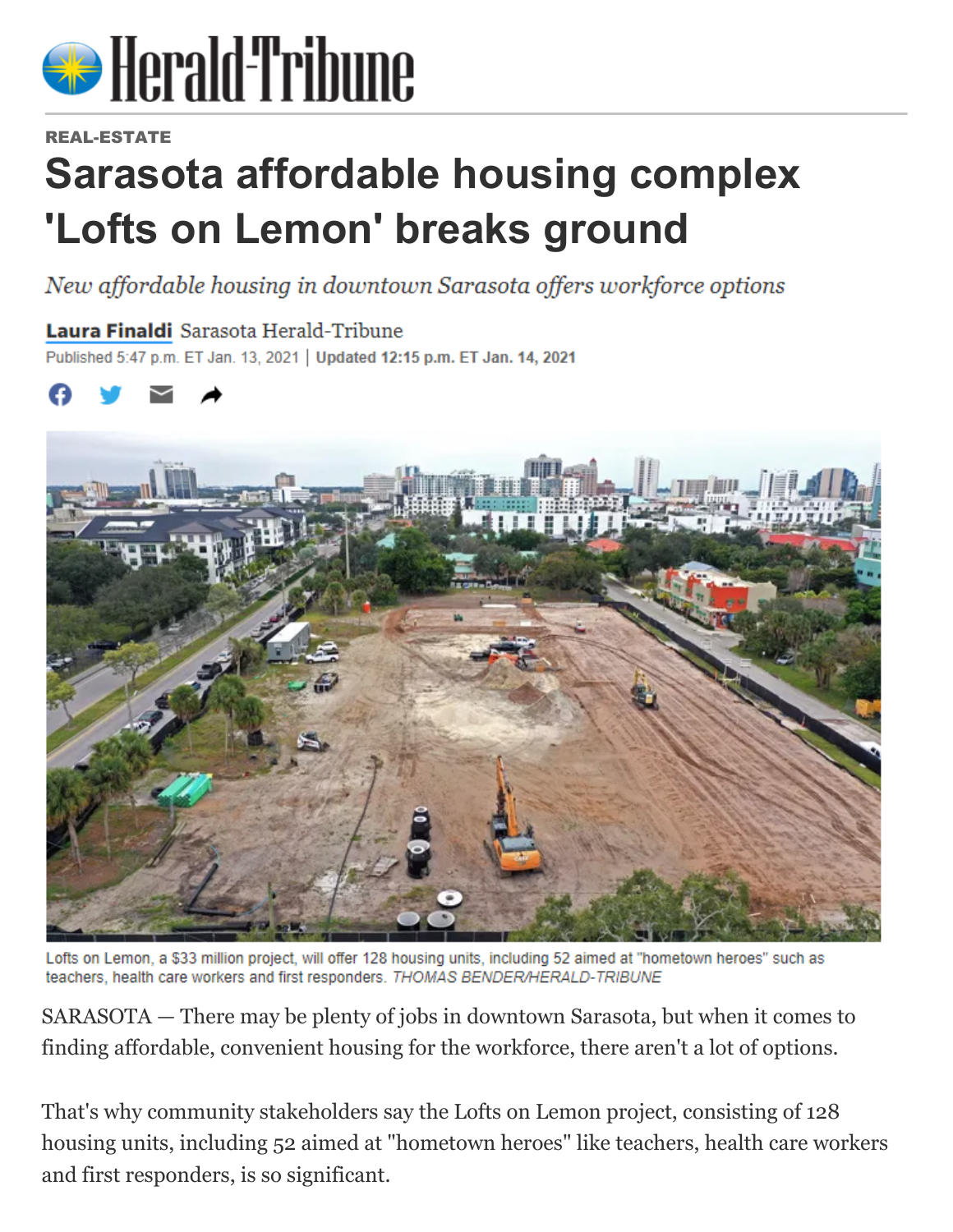These "hometown heroes" are people who are performing an essential service to a community that they literally cannot afford to live in, Sarasota Housing Authority president and CEO William Russell said.

"Many of them can't afford to live downtown, and a lot of them can't afford to live in the city," Russell said. "For example, we were talking to a teacher who works at Booker (High School) but lives in North Port, because that's where she can find an affordable place to live. That's a tremendous commute every day for her to teach our kids."

That's one of the needs that Lofts on Lemon hopes to help fill. The apartment complex, in the Rosemary District at 851 N. Lemon Ave., broke ground on Wednesday at a ceremony attended by city officials, local philanthropists and others. It's scheduled to come online in mid-2022.

The complex consists of 76 affordable housing units for families earning up to 60% of the median area income, and 52 units for families earning up to 100% of the same amount. Those 52 units are geared toward the so-called "hometown heroes" and would be ideal for a teacher starting his or her career, for example, Russell said.

According to the Florida Housing Finance Corporation, a family of four in the North Port-Sarasota-Bradenton metropolitan statistical area with a household income of \$45,900 would be considered 60% of the median area income. For a single person, 60% of the median area income is \$32,160.

The \$33 million Lofts on Lemon project was funded by a variety of stakeholders, including the Florida Housing Finance Corporation, the city of Sarasota, the Charles & Margery Barancik Foundation, the Community Foundation of Sarasota County, Bank of America, Freddie Mac, Walker & Dunlop, the Sarasota Housing Authority and the U.S. Department of Housing & Urban Development.

Roxie Jerde, president and CEO of the Community Foundation of Sarasota County, said the future residents of the community will have their basic human needs of safety and security met.

"For the families that are going to call Lofts on Lemon their home, they're not going to worry about 'where am I going to live, and can I pay next month's rent?'" she said. "That is so important for the stability of the families that will be here ... And just think, their energies are going to be put into their dreams and 'how do I make those happen for me and for my family?'"